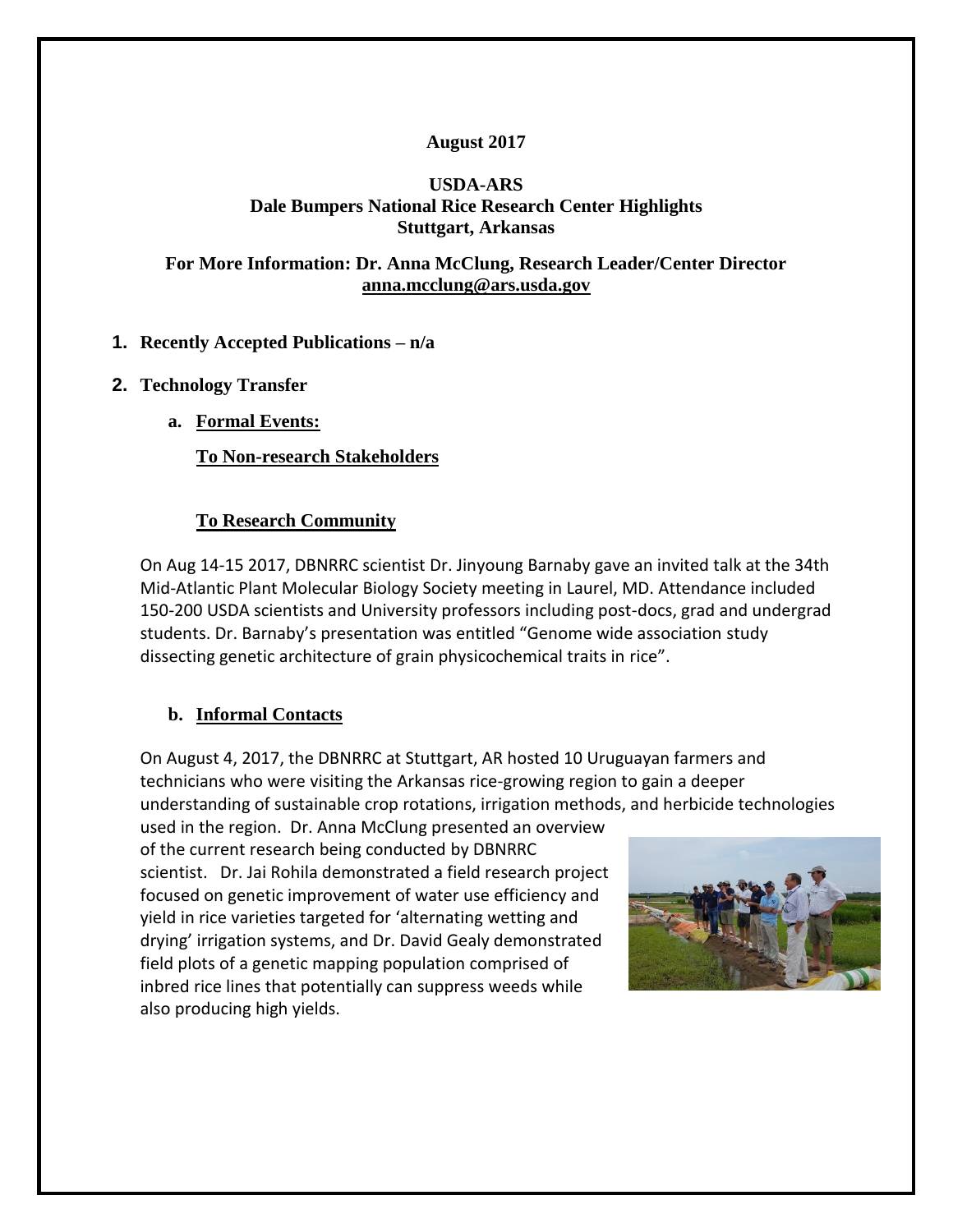On August 9, 2017, DBNRRC scientists at Stuttgart, AR discussed and demonstrated their current rice research with 17 Brazilian farmers and specialists visiting the center. Topics included reducing arsenic through water management by Dr. Shannon Pinson, fighting weeds using weed-suppressive rice by Dr. David Gealy, and genetic improvement of water use efficiency and yield for 'alternating wetting and drying' irrigation systems by Dr. Jai Rohila.



On August 16, 2017, DBNRRC scientist Dr. David Gealy at Stuttgart, AR discussed current weed physiology research and other rice research ongoing at DBNRRC with consultant Max Hackworth, AgTech Services, Paragould, AR and Fred Trudwig and Dan Hartnett of Aceto Agricultural Chemicals Corp., Pt. Washington, NY.

### **c. Germplasm Exchanged:**

During August, 620 rice accessions from the Genetics Stocks *Oryza* (GSOR) collection were distributed to researchers in the US, Canada and Taiwan.

#### **3. Education and Outreach**

From August 1, 2017 to August 31, 2017, Dr. Yulin Jia provided new knowledge on rice genetics and blast disease resistance to two University researchers to develop multiinstitutional grant proposals to discover innovative methods to manage rice blast disease under current flood culture and alternative wetting and drying.

DBNRRC scientists had three displays as part of the University of Arkansas RiceExpo 2017 (field day) held on August 4, 2017 with approximately 800 people in attendance. The displays were entitled "IPM Management for Southern Organic Rice", "Genetic Discoveries in the USDA Collection of World Rice Varieties for Tolerance to Cold, Heat and Reduced Water Stress" and "High Value, Specialty Rice Varieties" presented by Drs. Anna McClung, Georgia Eizenga and Ming-Hsuan Chen's lab group, respectively. A short video of Hmong immigrants growing rice from the USDA germplasm collection at the Mequon Nature Preserve in Wisconsin was shown.